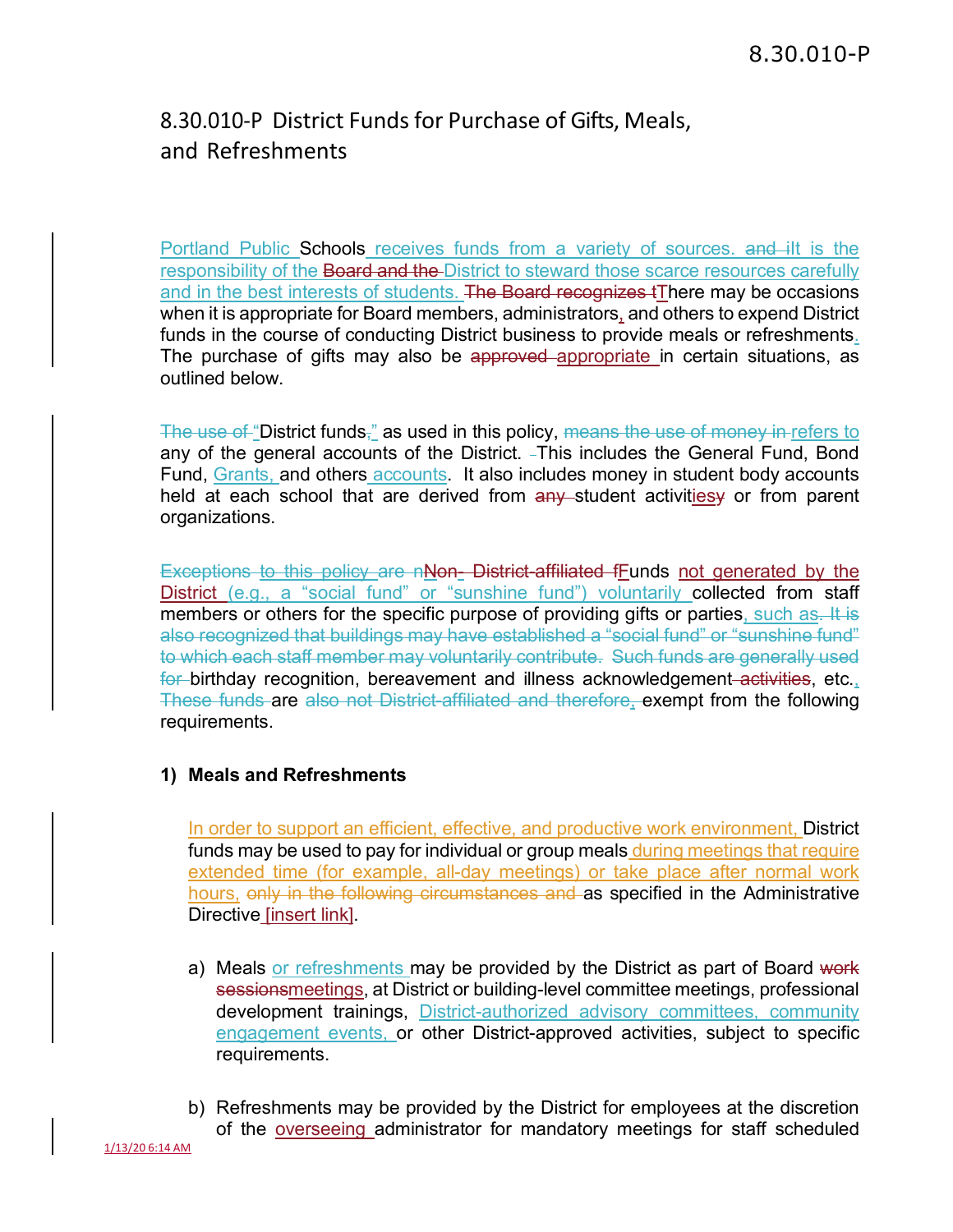outside of the normal work day, subject to specific requirements.

Meals not directly business- related may not be provided to staff or others at the District's expense.

The purchase of alcoholic beverages with District funds is strictly prohibited.

## **2) Gifts**

There are occasions that may arise when Board members, administrators, or other District staff may feel the need-want to recognize employees. A Board member, administrator, or other District employee may provide such recognition at his/her expense only, unless as otherwise permitted below, and at all times in compliance with Oregon law:

- a) The Department of Human Resources and/or the Board may provide a small token of appreciation for a Board member's or employee's retirement or years of service and other related activities utilizing District funds, as approved in advance. For example, the Board generally proclaims special recognition for classified employees' week and teacher appreciation week, and Board members may receive plaques in their honor or framed certificates or student art for their service to the District $\frac{1}{x}$ . The District also may provide an item that acknowledges significant and extraordinary work on behalf of an employee (e.g., a framed certificate).
- b) The Board may also provide a small token of appreciation in recognition of service to a Board member or employee.
- c)b) Administrators may purchase mModest gift items (such as gift cards) may be purchased and distributed as  $a\overline{s}$  an incentives for students, or community members to participate in district-sponsored activities under certain circumstances. - EDetails on the authorization process and accountability procedures are he value of which will be outlined stipulated in the Administrative Directive.

 $\frac{d}{c}$  All other expenditures of District funds for gifts is permitted only with prior authorization from the Board or Superintendent.

## **3) Grant Funds**

Grant funds are subject to the same guidelines as outlined in this policy, unless the granting agency has higher additional restrictions. Additional or other Eexpenditures for food and drink may be made with grant funds when if the event requiring the refreshments was included in the grant proposal and approved by the granting agency.